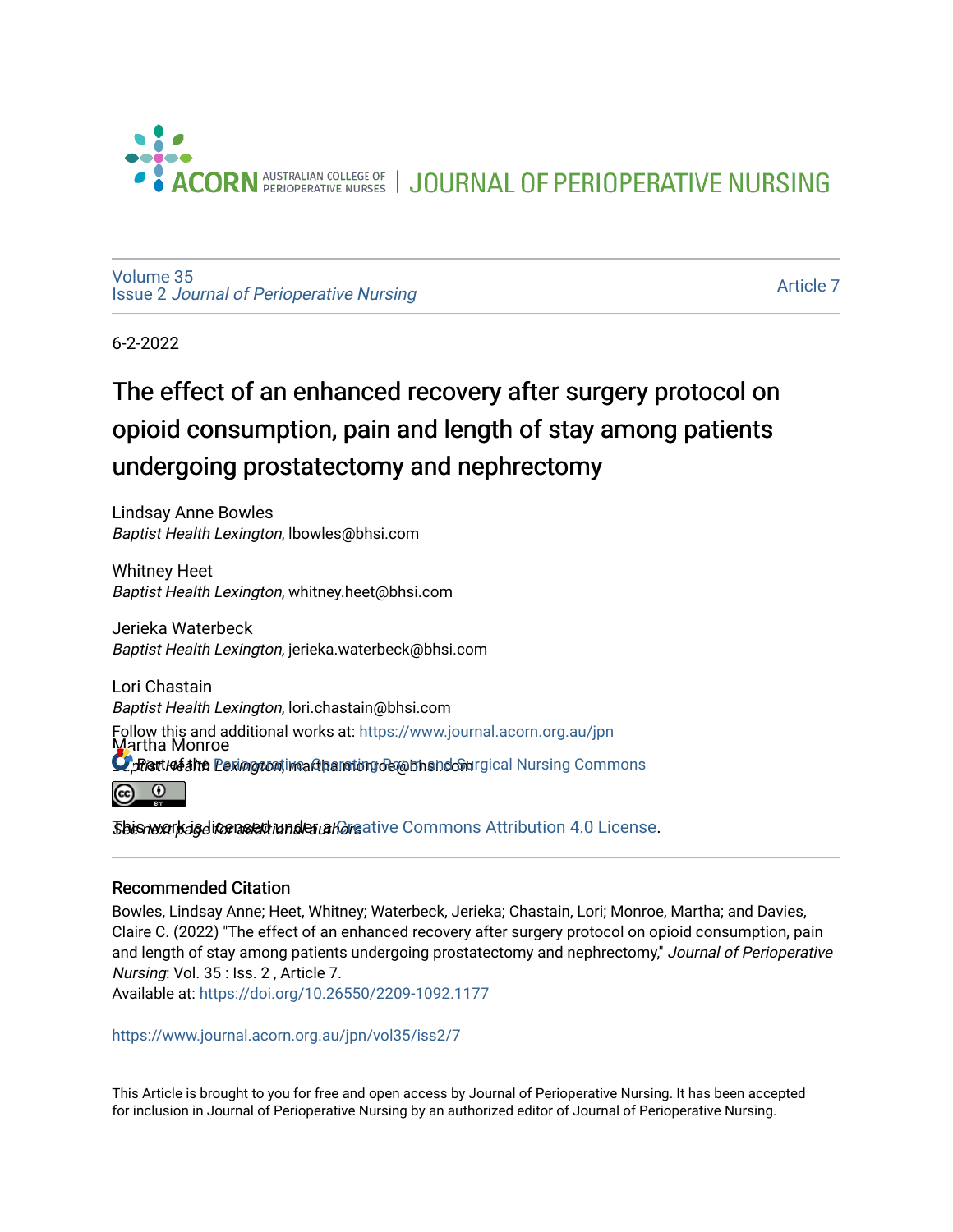## The effect of an enhanced recovery after surgery protocol on opioid consumption, pain and length of stay among patients undergoing prostatectomy and nephrectomy

#### Authors

Lindsay Anne Bowles, Whitney Heet, Jerieka Waterbeck, Lori Chastain, Martha Monroe, and Claire C. Davies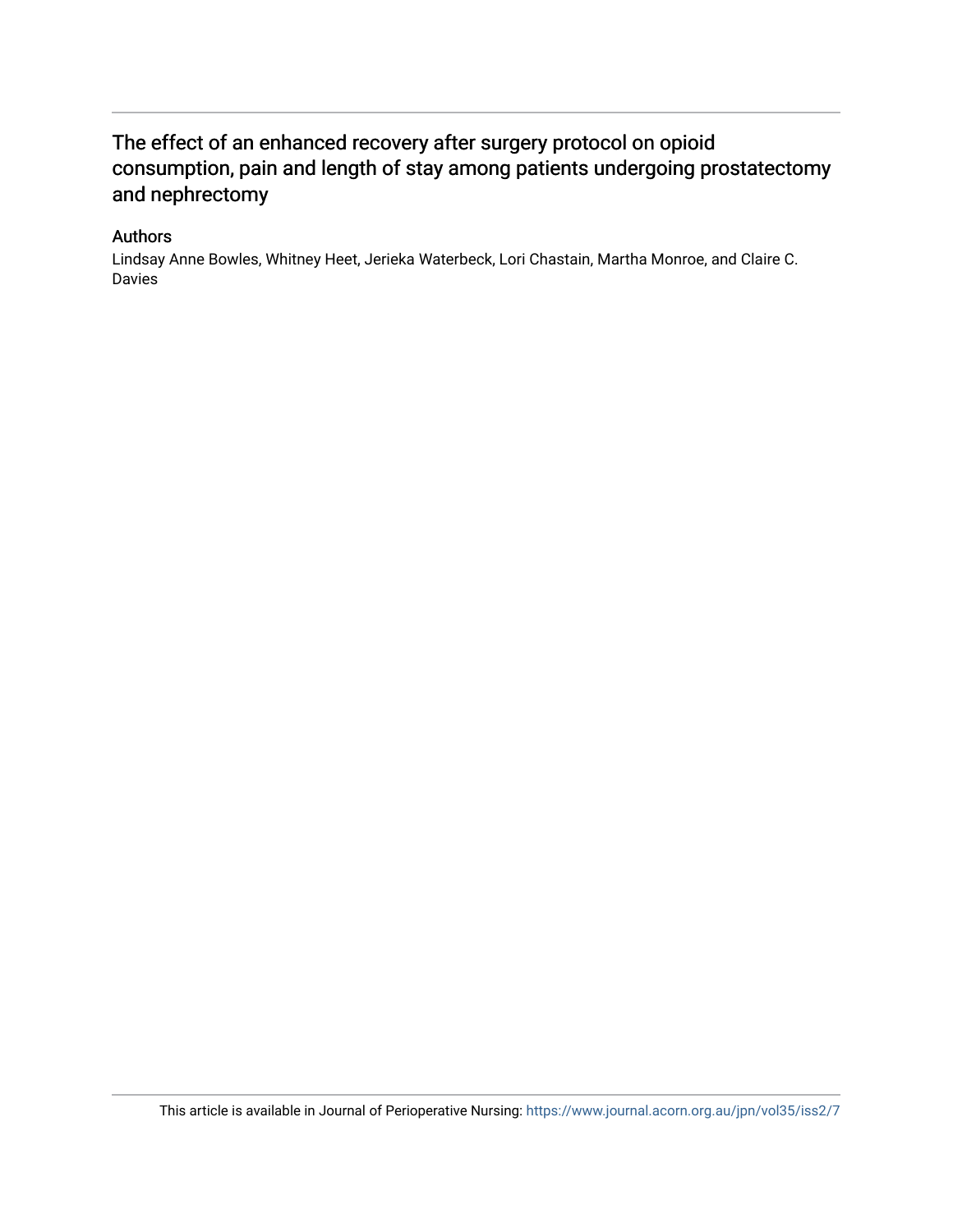#### Authors

Lindsay Anne Bowles Baptist Health Lexington

Whitney Heet Baptist Health Lexington

Jerieka Waterbeck Baptist Health Lexington

Lori Chastain Baptist Health Lexington

Martha Monroe Baptist Health Lexington

Claire C. Davies Baptist Health Lexington

#### Corresponding author

Lindsay Anne Bowles Baptist Health Lexington [lbowles@bhsi.com](mailto:lbowles%40bhsi.com?subject=)

# The effect of an enhanced recovery after surgery protocol on opioid consumption, pain and length of stay among patients undergoing prostatectomy and nephrectomy

## Abstract

Objective: To examine the effect of the Baptist Health Lexington Urology ERAS Protocol (BHLEX-UEP) on opioid consumption, pain and length of stay among patients undergoing prostatectomy and nephrectomy.

Methods: A quasi-experiment (N=303) was conducted in a 434-bed Magnet® re-designated community hospital in the south-eastern United States of America (USA). Data on all adult patients who underwent prostatectomy or nephrectomy surgery were retrieved over a 19-month period. Group differences related to morphine equivalents consumed, mean pain score on the day of surgery, and length of stay were examined between patients who experienced the traditional recovery protocol (n=133) and those experiencing the BHLEX-UEP (n=170).

Results: Significant differences for the three variables of interest were found between the groups.

Conclusions: Results of this study indicate that the use of the BHLEX-UEP for patients undergoing prostatectomy or nephrectomy could lead to a decrease in opioid consumption and patients' pain and a shorter length of stay in hospital.

Keywords: enhanced recovery after surgery, urology, opioid, pain

#### Introduction

Enhanced recovery after surgery (ERAS) is a comprehensive approach to surgery that places the patient at the centre of a multidisciplinary team. Using a multimodal approach to pain management, one of the goals of ERAS is to diminish post-operative pain and opioid consumption.<sup>1</sup> An ERAS protocol is designed to create optimal patient care from the physician's office through to post-operative discharge to home.<sup>1</sup> ERAS protocols used among patients undergoing many types of surgery have led to positive post-operative

outcomes.2 These outcomes include decreased opioid consumption during hospitalisation, effective pain management and decreased length of stay.2,3 There is evidence to suggest that ERAS protocols can effectively manage pain while diminishing opioid intake in patients by using a multimodal, scheduled approach to pain management.2 The Baptist Health Lexington Urology ERAS Protocol (BHLEX-UEP) was initiated pre-operatively with patient education to explain how non-opioid analgesics are highly effective in managing pain. The goal of this education was to provide informed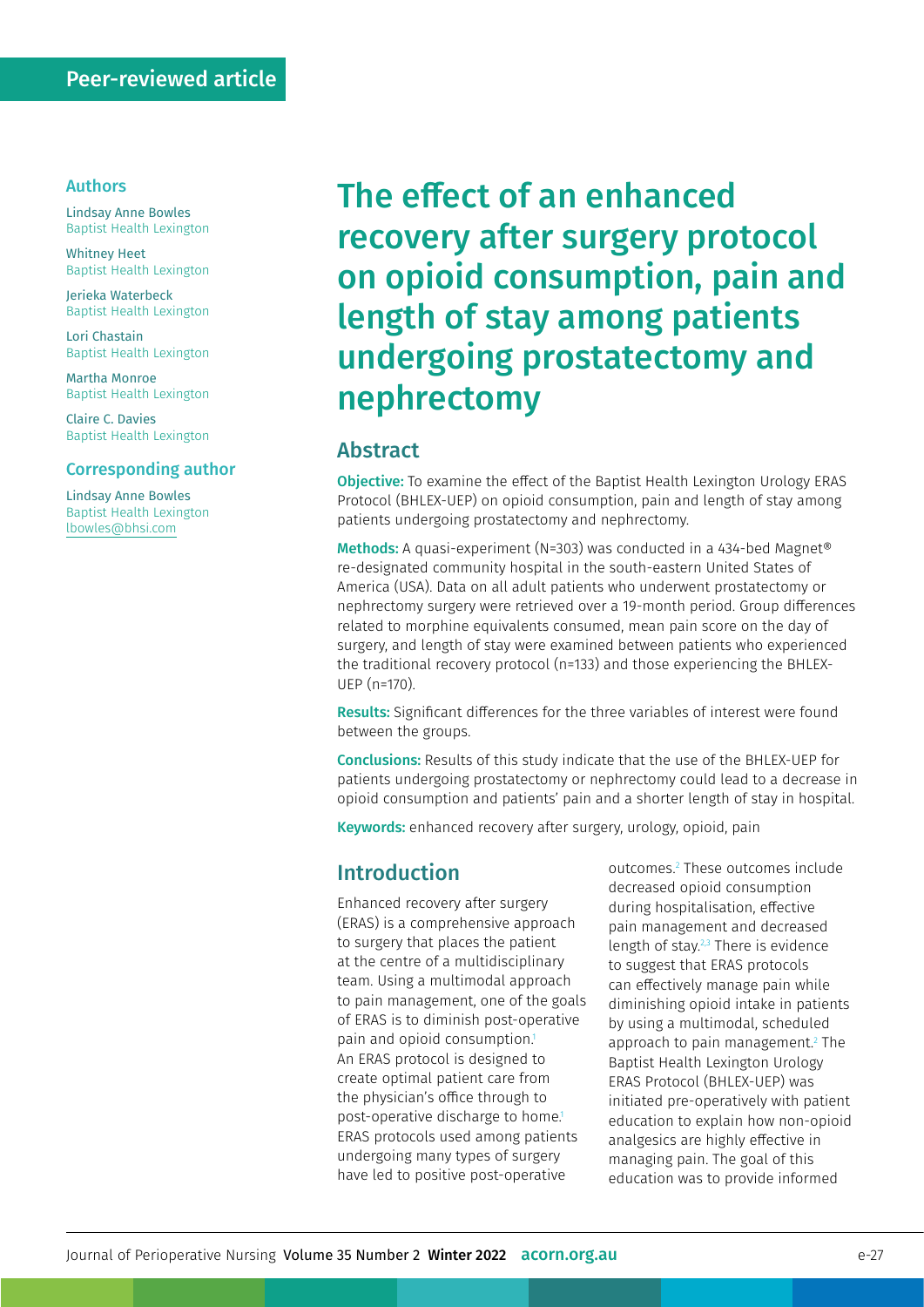patients with the expectation that they would experience effective nonopioid pain management with the ERAS approach.

Chronic opioid misuse frequently begins post-operatively as a result of opioids prescribed related to surgery.<sup>4,5</sup> ERAS protocols can minimise opioid exposure while effectively managing pain.6 For example, findings from a recent study of patients undergoing head and neck surgery that compared patients who experienced the ERAS protocol to patients having the same surgery in a traditional recovery pathway showed that both pain scores and post-operative opioid consumption were lower in the ERAS group.<sup>3</sup>

Similar positive outcomes related to opioid consumption, pain management and length of stay have been found in surgical fields such as gastroenterology and orthopedics. To date, however, there is little research regarding ERAS protocols with patients undergoing prostatectomy and nephrectomy. The BHLEX-UEP developed for this study was based on ERAS protocols used in radical cystectomy surgery or the removal of the entire bladder.<sup>7,8</sup> The purpose of this study was to examine the effect of the BHLEX-UEP on opioid consumption, pain and length of stay, among patients undergoing prostatectomy and nephrectomy.

## Materials and methods

## Sample

This quasi-experimental study (N=303) was conducted at a 434-bed Magnet® re-designated community hospital in the south-eastern United States of America (USA). Data on all adult patients who underwent prostatectomy or nephrectomy surgery were retrieved over a 19-month period.

An a priori power analysis revealed a minimum sample size of 118 (59 per group) with an alpha of 0.05 and power of 0.85 was required to reach significance. Participants were divided into two groups based on recovery protocol followed, either traditional recovery or BHLEX-UEP. Research team members reviewed patient charts using initiation of the BHLEX-UEP as the division of study groups. Working backward from the initial day of BHLEX-UEP implementation, traditional recovery group patients were selected in a sequential manner until a sample, allowing for missing data, was achieved (n=133). Similarly, working forward from BHLEX-UEP implementation, patients were identified sequentially for the BHLEX-UEP group (n=170).

## Data collection

The following data were collected from patient charts: age, sex, type of surgery (prostatectomy or nephrectomy), length of stay in hours, mean pain score in the first 24 hours after surgery and opioid consumption (measured in morphine equivalents). Opioid consumption was recorded at three stages: the day of surgery (first 24 hours after arrival to the recovery floor), post-operative day one (24–48 hours after arrival to the recovery floor) and post-operative day two (48–72 hours after arrival to the recovery floor). Morphine equivalents were calculated using an online opioid conversion calculator.9

## Ethical review statement

The Institutional Review Board of the hospital approved the study (IRB# BHL-20-1611). As a retrospective chart review with de-identified data, the requirement for patient consent was waived.

#### Intervention

This intervention consisted of two phases: phase 1, the BHLEX-UEP (see Table 1), and phase 2, extensive education of nurses. The protocol was designed by a multidisciplinary team consisting of a pharmacist, nurse anaesthetist, surgeon, nursing director, two charge nurses and the hospital ERAS coordinator. A continuous focus on training nurses to understand and use the protocol occurred during daily huddles with the ERAS coordinator, shared governance meetings, staff meetings and mandatory education sessions led by the hospital ERAS coordinator. These education sessions were offered during annual nurse competency training. The protocol was presented to nurses in poster format with verbal instruction. In addition, an ERAS team member visited 14 staff meetings to deliver a 15-minute presentation regarding the benefits of enhanced recovery protocols, the BHLEX-UEP and order set, and the importance of clearly explaining to patients the terms used when their care is based on the BHLEX-UEP (e.g. 'around the clock' dosing of non-opioid analgesics). Anecdotal evidence from multiple interactions in meetings suggests that nurses were unaware of how a combination of scheduled non-opioid analgesics could effectively control pain.

## Data analysis

Data analysis was conducted using SPSS v25. Demographics of the sample were analysed using frequencies and percentages. Independent t tests were calculated to detect differences in means between traditional recovery and BHLEX-UEP groups for the variables of interest: morphine equivalents consumed, length of stay (in hours) and pain score on the day of surgery.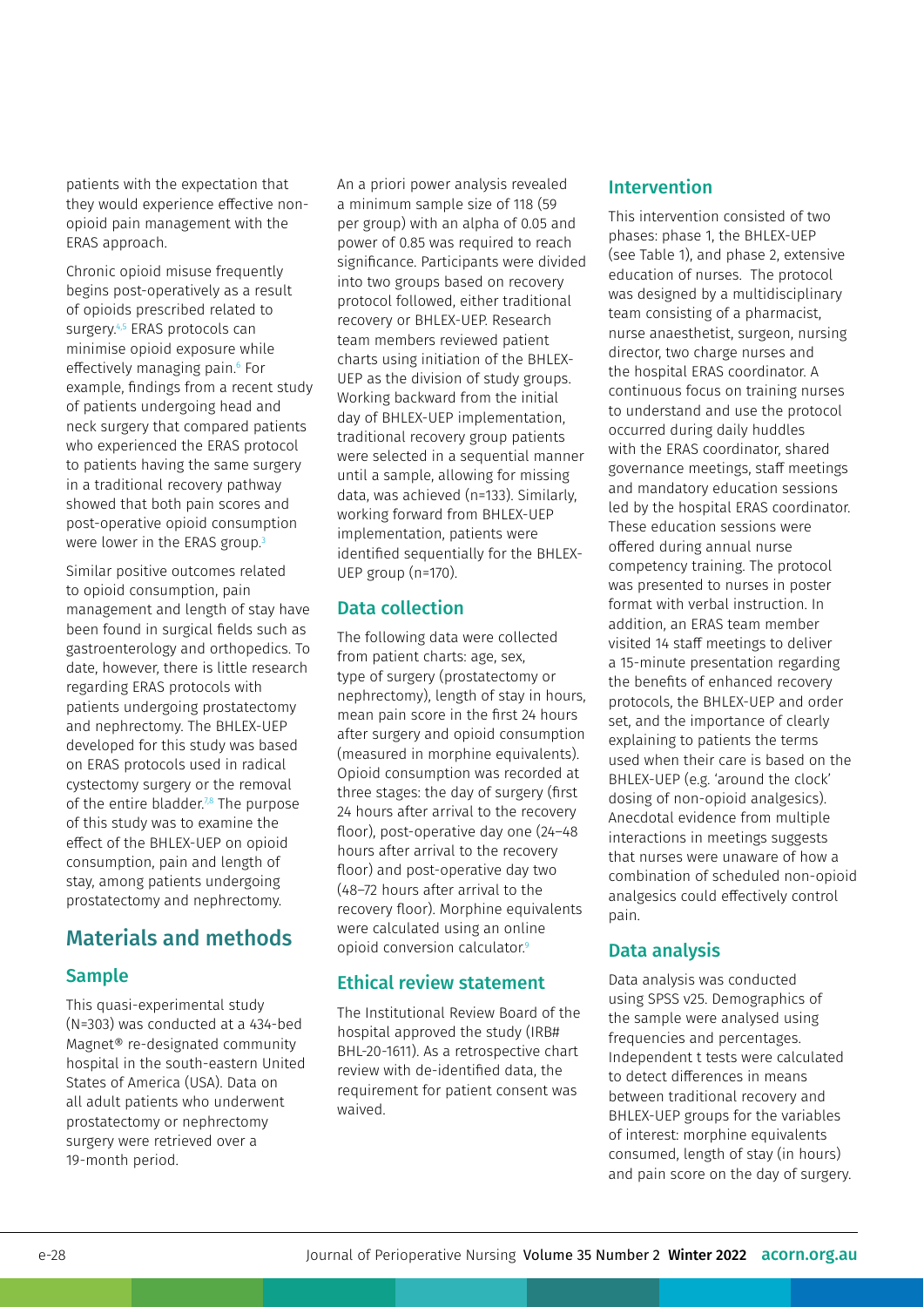| Table 1: Baptist Health Lexington-Urology Enhanced Recovery After Surgery Protocol |  |  |  |
|------------------------------------------------------------------------------------|--|--|--|
|                                                                                    |  |  |  |

| <b>Stage</b>    | Protocol                                                        | <b>Details</b>                                                                                                                                                                                                           |  |  |
|-----------------|-----------------------------------------------------------------|--------------------------------------------------------------------------------------------------------------------------------------------------------------------------------------------------------------------------|--|--|
| Pre-operative   | Patient and family education                                    | • ERAS brochure and educational tool at pre-admission<br>testing or surgeon's office                                                                                                                                     |  |  |
|                 | Prehabilitation                                                 | • nutritional counselling<br>• smoking cessation education<br>· alcohol abstinence                                                                                                                                       |  |  |
|                 | Carbohydrate loading and<br>elimination of NPO ('nil by mouth') | • clear liquid diet day before surgery<br>• 20 oz. oral electrolyte solution (sugar-free if diabetic)                                                                                                                    |  |  |
|                 | Multimodal analgesia                                            | • Acetaminophen 1000 mg oral<br>• Gabapentin 600 mg oral<br>• Meloxicam 15 mg oral<br>• Scopolamine patch 1.5 mg (contraindicated in patients<br>with glaucoma or >65 years)<br>• antibiotics                            |  |  |
| Intra-operative | Transversus abdominis plane block                               | · also used with traditional recovery group                                                                                                                                                                              |  |  |
|                 | Nutrition                                                       | • clear liquids two hours after surgery, advance as tolerated                                                                                                                                                            |  |  |
| Post-operative  | Analgesia                                                       | • Gabapentin 100 mg three times per day for 48 hours<br>• Acetaminophen 650 mg orally every 6 hours for 48 hours<br>· Opioids as needed                                                                                  |  |  |
|                 | Mobilisation                                                    | • Out of bed on arrival to floor (walk from stretcher to bed)<br>• Out of bed evening of surgery (ambulate or up to chair)<br>• Out of bed and walking five times per day (post-operative<br>day 1 through to discharge) |  |  |

## **Results**

Participants (N=303) in this study had surgery before (n=133) or after (n=170) BHLEX-UEP was implemented at the health service organisation. Both males (n=247, 82%) and females (n=55, 18%) were included. Participants in this sample had nephrectomy (n=122, 40%) or prostatectomy (n=180, 60%) surgery. Of patients undergoing nephrectomy, both full and partial were included. Given that differences in the variables of interest were non-significant between full or partial nephrectomy groups (probability value range 0.054–0.822),

data from all nephrectomy patients were included. Significant differences between the traditional recovery and BHLEX-UEP were found for the three variables of interest. Total morphine milligram equivalents (MME) consumed by day and for the duration of the post-surgical hospital stay, mean pain scores on the day of surgery and length of hospital stay (measured in hours) were significantly lower in the BHLEX-UEP group when compared to the traditional recovery group (see tables 2, 3, 4).

## **Discussion**

Clinical and statistical differences for each variable in this study were meaningful. In relation to opioid use, mean opioid consumption on the day of surgery decreased from 46.3 MME to 12 MME. A reduction in hospital-based opioid consumption can diminish both short-term and long-term complications.<sup>4</sup> Shortterm complications related to opioid dose include sedation, respiratory depression and paradoxical worsening of pain despite higher opioid doses. Long-term complications can include opioid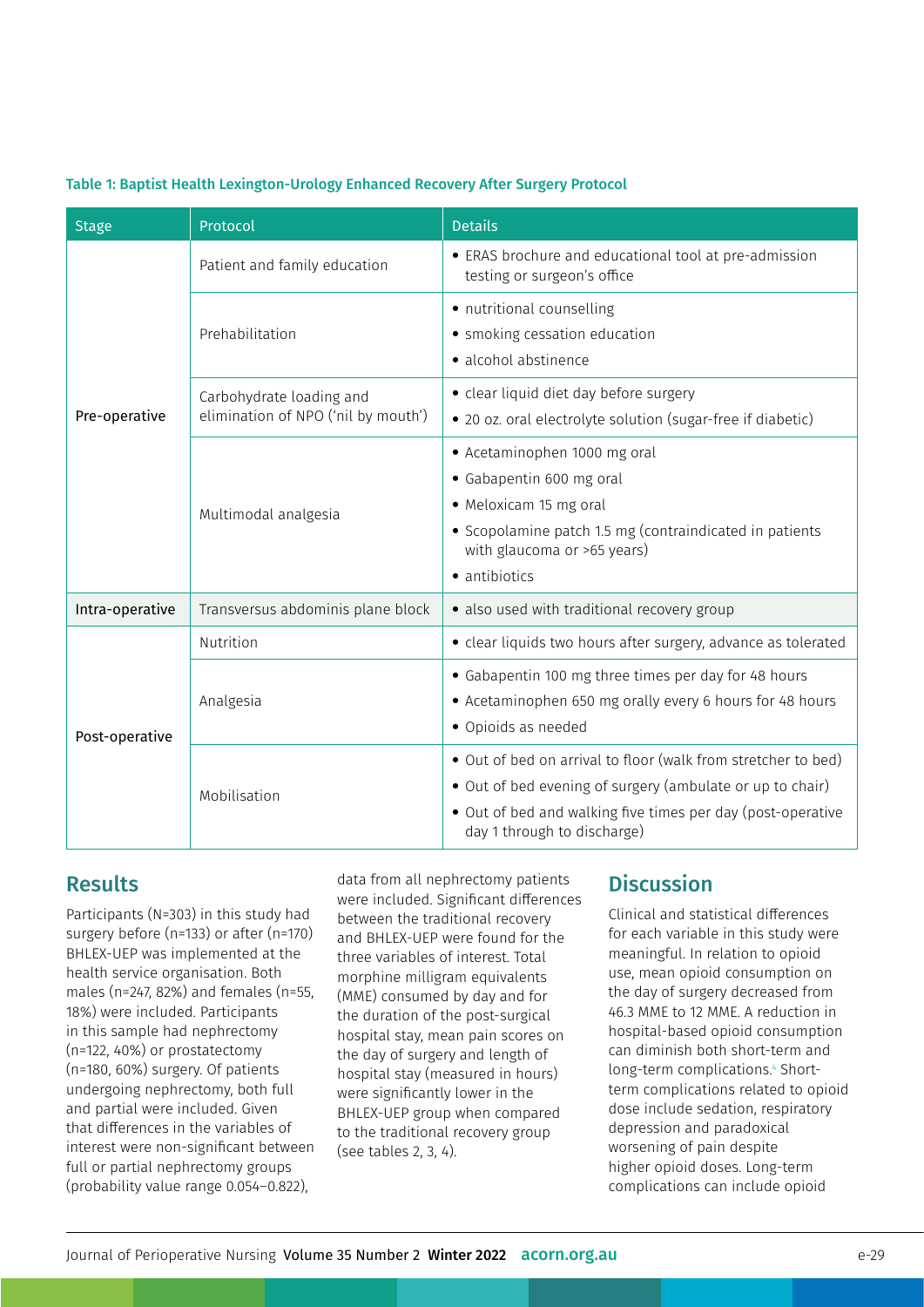#### Table 2: Total morphine milligram equivalents consumed (N=303)

|                                                      |                      | <b>Mean</b> | <b>SD</b> | t-value | p-value |
|------------------------------------------------------|----------------------|-------------|-----------|---------|---------|
| Day of surgery                                       | Traditional recovery | 46.3        | 32        |         |         |
|                                                      | Enhanced recovery    | 12          | 15.0      | 11.3    | 5.01    |
| Day 1<br>post-surgery                                | Traditional recovery | 35.9        | 29.2      |         |         |
|                                                      | Enhanced recovery    | 7.2         | 13.8      | 10.45   | 5.01    |
| Day 2<br>post-surgery                                | Traditional recovery | 12.2        | 21.3      |         |         |
|                                                      | Enhanced recovery    | 2.2         | 7.6       | 5.1     | 5.01    |
| Entire duration<br>of post-surgical<br>hospital stay | Traditional recovery | 97.2        | 71.5      |         |         |
|                                                      | Enhanced recovery    | 21.6        | 30.7      | 5.08    | 5.01    |

#### Table 3: Mean pain score day of surgery (on a scale of 0–10)

|                      | Mean | t-value | <i>p</i> -value |
|----------------------|------|---------|-----------------|
| Traditional recovery |      |         |                 |
| Enhanced recovery    |      |         |                 |

#### Table 4: Length of stay in hours (N=303)

|                      | Mean | SD   | t-value | <i>p</i> -value |
|----------------------|------|------|---------|-----------------|
| Traditional recovery | 57.4 | 25.4 |         |                 |
| Enhanced recovery    | 44.5 | 16.8 | 5.07    |                 |

dependence, immunosuppression, depression and diversion.5 As adverse effects of short-term opioid use tend to accrue over time, decreasing the total MME consumed over the length of stay, as occurred in this study (97.2 MME to 21.6 MME), could reduce the risk of opioid-related, long-term adverse outcomes.

Mean pain scores on the day of surgery differed from 4 (on a scale of 0–10) in the traditional recovery group to 2.2 in the BHLEX-UEP group. In the presence of decreased opioid consumption, patients in the BHLEX-UEP group consistently rated their pain lower than those who received traditional care. This finding may reflect several factors integral to the

BHLEX-UEP. For example, patients in the BHLEX-UEP group received scheduled non-opioid analgesic medications such as acetaminophen and gabapentin. Scheduled administration of these medications provided patients with continuous analgesic therapy, preventing pain from flaring to a level that could require opioid intervention.10

Another component of the BHLEX-UEP that likely contributed to lower pain scores was early and frequent mobility. Clinical nurses on the unit where this study was conducted reported that prior to implementation of the BHLEX-UEP, patients commonly complained of abdominal gas pain resulting from anaesthesia. Patients

undergoing full nephrectomy or prostatectomy who experienced the BHLEX-UEP were encouraged to walk as soon as one hour after surgery. Patients undergoing partial nephrectomy who experienced BHLEX-UEP, however, were restricted to walking until the morning after surgery, given the safety concern for bleeding. Walking as soon as permitted following surgery promotes gastric motility and is associated with decreased length of stay and decreased pain.<sup>11</sup>

Length of stay changed from a mean of 57.4 hours in the traditional recovery group to 44.5 hours (approximately half a day) in the BHLEX-UEP group. Reducing the